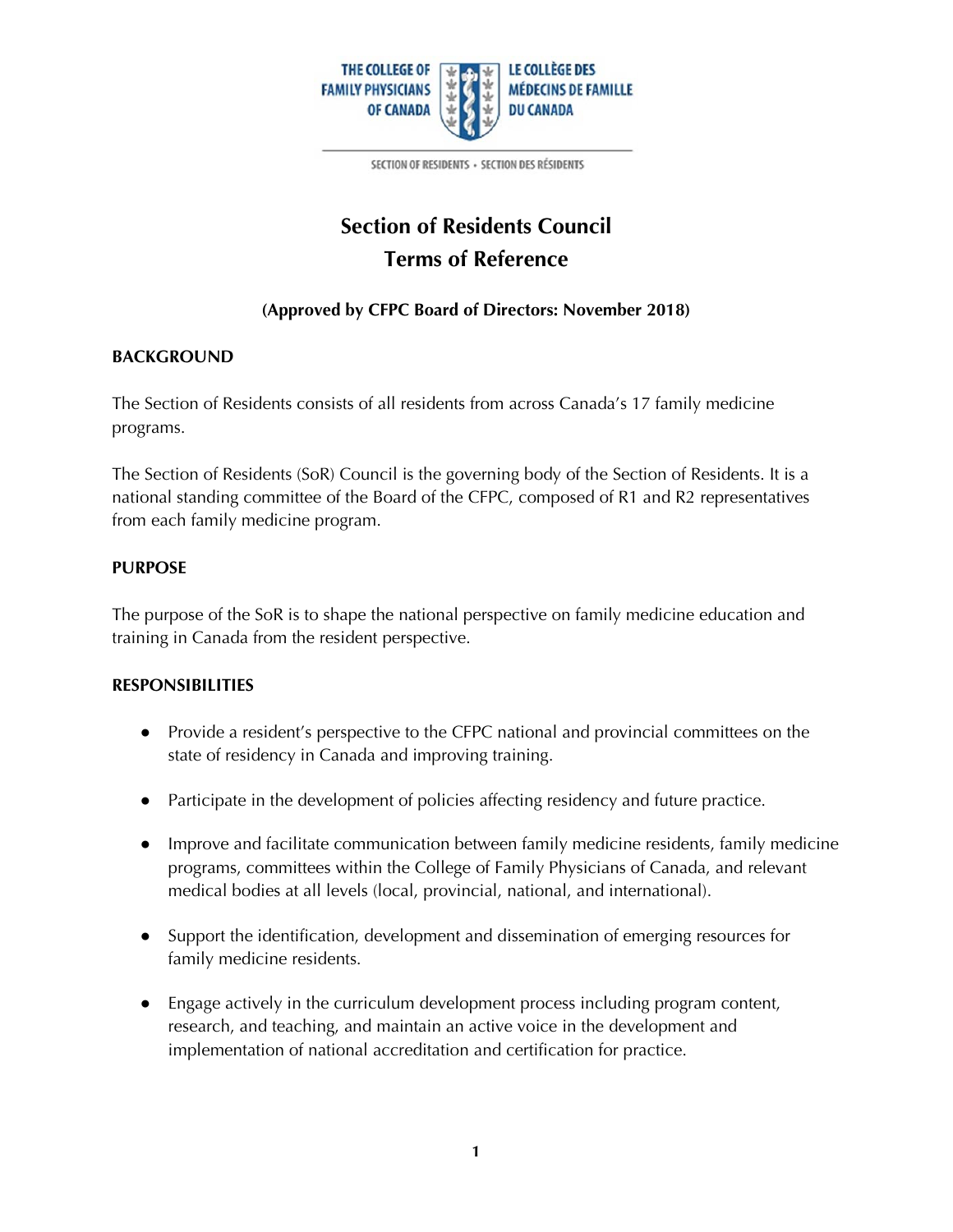

SECTION OF RESIDENTS - SECTION DES RÉSIDENTS

● Advocate for family medicine residents to have an effective voice at the national level regarding resident policy issues.

### **TYPE OF COMMITTEE**

The Section of Residents Council is a national standing committee of the CFPC Board of Directors.

#### **COMMITTEE MEMBERSHIP**

Two elected members from each university-based family medicine residency program sit on the Council. One R1 member is elected from each residency program annually and serves on the Council for a two-year term, continuing into their R2 year. In addition, the Section of Medical Students appoints a representative. Finally, a representative from a Category one or Category two enhanced skills program is appointed by the Council.

#### **Observers**

A non-voting representative from the Resident Doctors of Canada (RDoC), the Fédération des residents du Québec (FMRQ), and the American Academy of Family Physicians (AAFP) are invited to attend Council meetings.

## **ACCOUNTABILITY AND AUTHORITY**

The Section of Residents Council will report to the CFPC Board of Directors while also considering the important consultative function of the Family Medicine Specialty Committee.

The Section of Residents Council Executive Committee is comprised of eight members: Chair, Vice-Chair, Executive Lead External, Executive Lead Internal as well as the Chair-Elect, Vice Chair-Elect, Executive Lead External-Elect, and Executive Lead Internal-Elect.

Members are expected to attend and be active participants in two annual in person Council meetings and two teleconferences each year. Additionally, members provide reports as directed and communicate with their local programs. A member who is not able to attend a meeting will be expected to provide notice of their absence and find an alternate from their program. A member who fails to attend a meeting or select an alternate (barring extraordinary circumstances) will be expected to resign from Council and assist with the election of a replacement Council member.